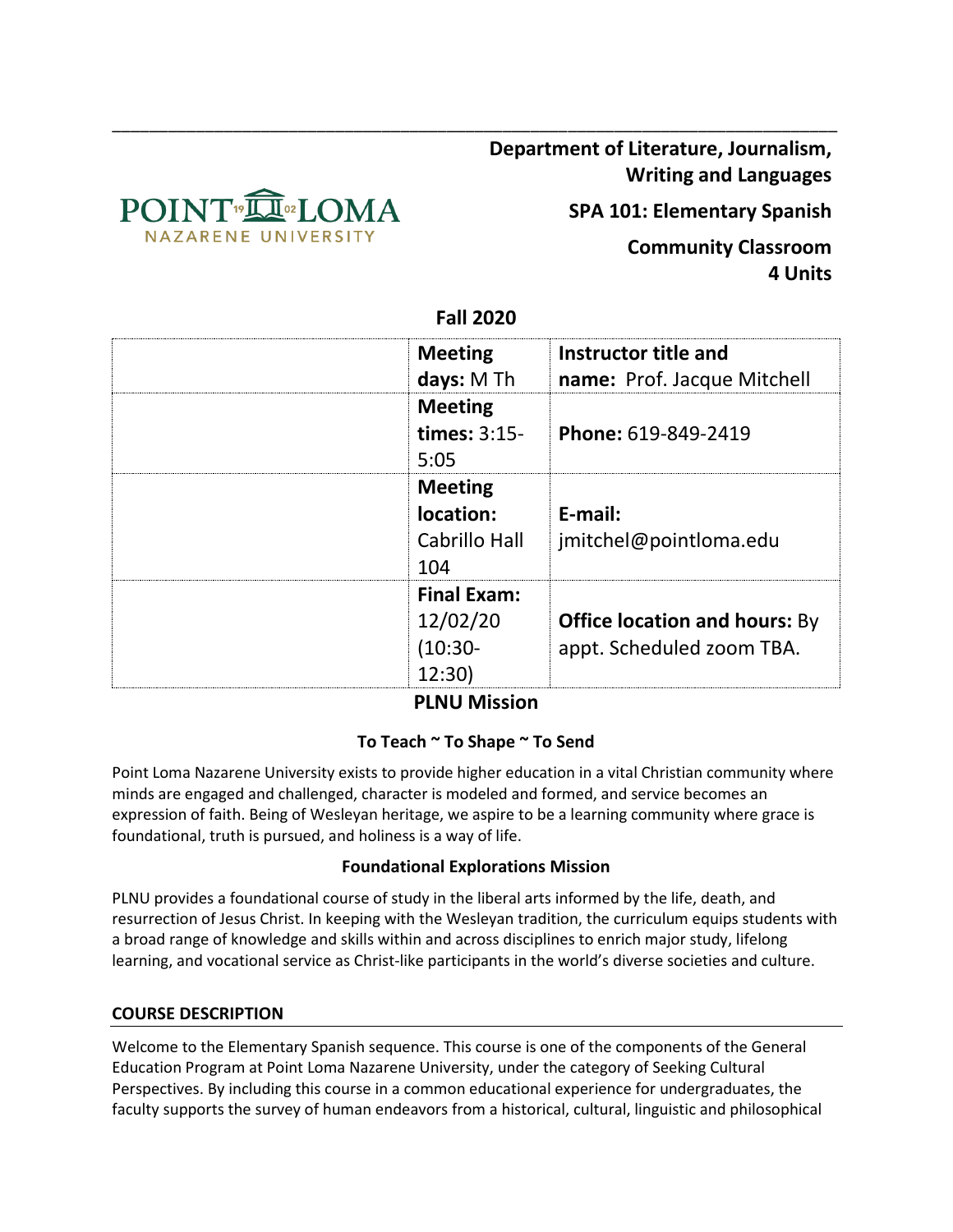perspective, including developing critical appreciation of human expression--both artistic and literary. This course emphasizes four basic skills: aural comprehension, speaking, reading, and writing. Also noted is the cultural and historical background of the areas where the language is spoken. Participation and active use of the language is emphasized in the classroom.

## **COURSE FORMAT**

This course will be taught remotely, whereby students will attend class synchronously via zoom once per week and participate interactively online three times per week. All class materials, assignments, and lectures can be found on Canvas. If students are unable to attend in-person classes, they can complete the work in the online interactive mode, but be sure to communicate with the professor, and observe the attendance policy.

## **COURSE LEARNING OUTCOMES**

*By the end of the 101-102 sequence, students will be able to:*

- 1. Speak (application) at the mid to high novice level using (application) basic formulaic and memorized materials within the student's own experience. **(PLO 3)**
- 2. Recognize (comprehension, knowledge) basic connected discourse that uses (application) vocabulary and grammar within the student's own experience. **(PLO 2,5)**
- 3. Write (application, knowledge) discrete sentences as well as simple connected paragraphs using memorized vocabulary and grammar structures. **(PLO 1,5)**
- 4. Read (application) cultural texts that employ familiar vocabulary and cognates as well as learned grammatical structures. **(PLO 4)**
- 5. Demonstrate (application, knowledge) comprehension of basic cultural mores and patterns of living of the target culture(s) studied. **(PLO 4,6)**

## **REQUIRED TEXTS AND RECOMMENDED STUDY RESOURCES**

### *Portales ebook plus supersite*.

<https://vistahigherlearning.com/school/pointloma>

Gay, Ross. *Catalog of unabashed gratitude.*

Lennox, John C. *Where is God in a coronavirus world?*

*Talkabroad*, 1 conversation purchased through the bookstore or Talkabroad.com

**Daily access to reliable internet, web-cam and microphone.** Please contact PLNU IT support at [student-tech-request@pointloma.edu](mailto:student-tech-request@pointloma.edu) if you need assistance.

### **COURSE REQUIREMENTS**

1. Active participation in each class. Active participation is defined to include the following: group work, journal writing and sharing, oral participation, and completion of daily assignments.

2. Completion of required readings, written, oral, lab, video, and web assignments.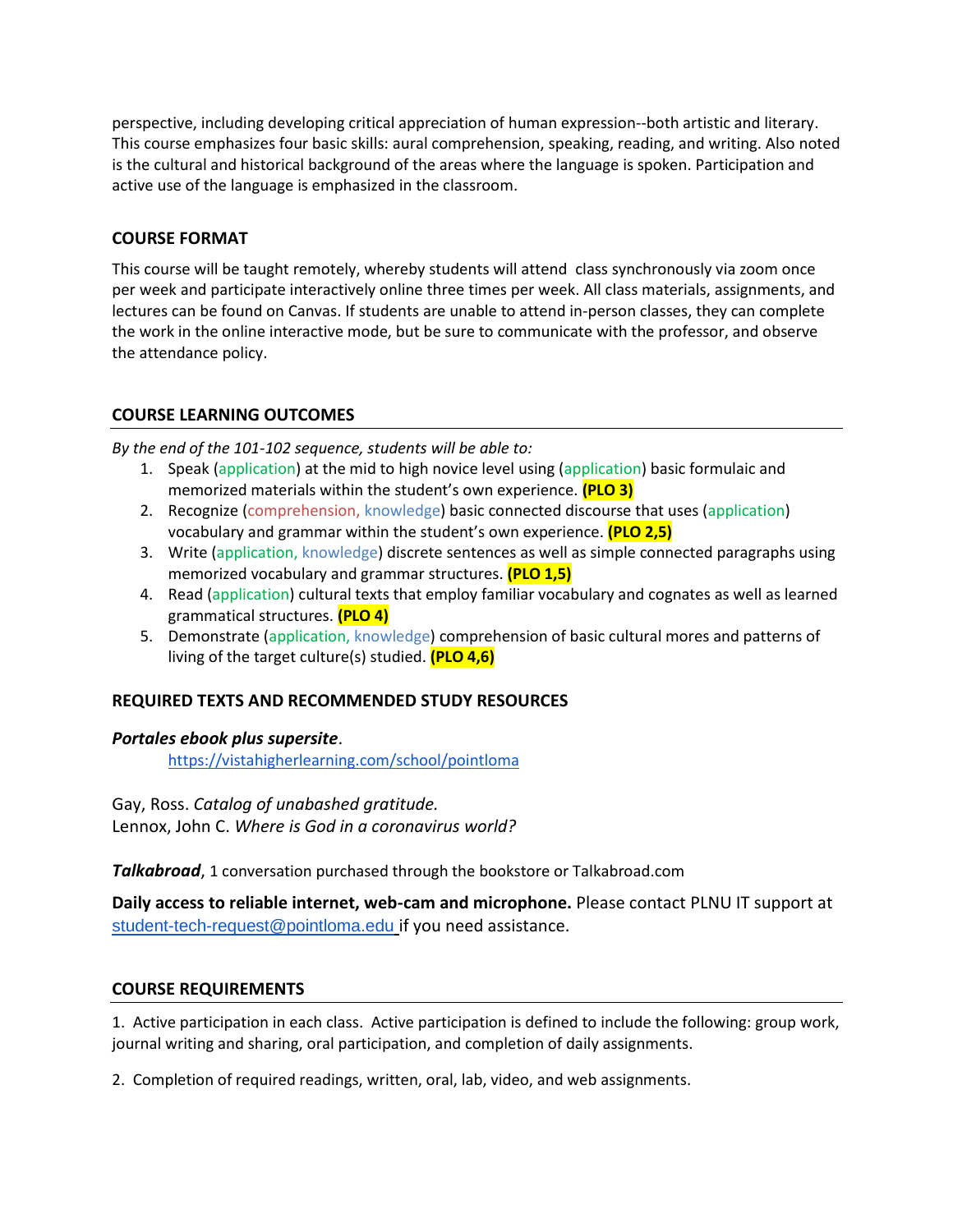3. Successful completion of written and oral examinations.

## **Tests & Quizzes**

Since language learning is a skill, it will be imperative to ensure the necessary proficiency is attained. To this end, there will be a short test given after every chapter during the term. It will be necessary for students to do a thorough review before each test since the material is cumulative. All exams and quizzes are scheduled on the calendar. Vocabulary knowledge is extremely important. The more vocabulary you know, the more you will be able to say. Quizzes require students to memorize the vocabulary list from each lesson. This most complete list can be found on the last page of the lesson. Be sure to look up any **pages referred** in the last box of the vocabulary such as Expresiones útiles. The standard for knowledge in a foreign language is correct spelling; therefore, words must be spelled perfectly for credit. All vocabulary and structures used on assessments must be from your lessons. Structures and vocabulary from outside your lessons **will not** receive credit. **Please refrain from using Spanish dictionaries, Google translate, or any other assistance on assessments as this is considered academic dishonesty. It is imperative you take these at the scheduled times**. Please maintain clear and timely communication with your professor regarding any unforeseen emergencies you may have.

## **Homework**

In order to provide consistent input and practice, regular daily homework will be assigned on-line and can be found at your Portales website [http://vhlcentral.com](http://vhlcentral.com/) You will need to follow the instructions, and enroll in the appropriate course. Assignments are due by 11:59 p.m. PST on the date due, so please give yourself enough time to complete these before your clock runs out. This is especially important if you need to use the feature on vhlcentral.com "Ask your Instructor" for any questions on the homework. All assigned homework throughout will be **due on day noted per assignment.** This work **will not be accepted for late credit**. Further assignments and Discussions will be assigned through Canvas. Please read all instructions carefully, and be aware of due dates.

All Community Classroom students are required to read a common book. The book assigned for this semester is *Catalog of unabashed gratitude* by Ross Gay, and *Where is God in a coronavirus world?* By John C. Lennox.. Further assignments from the reading will be given in class or on Canvas.

### **Community Dinners and/or Talks**

These dinners are an integral part of the Community Classroom experience and all students are **required** to attend **both**. A catered meal from around the neighborhood is usually provided. However, in light of our current situation, an alternative will be selected. Dinners/Talks begin at 5:00-6:45 p.m. In addition to having a meal together, we will hear from members of the City Heights community as they share their faith journeys with us, and discuss topics from our common books. The dinners will take place, as follows**: Mon. Sept. 28th and Tues. Oct. 27th.**

### **Community Engagement/Service**

Community Classroom, like many of the fall programs, will be offered in a mixture of face to face and virtual settings. The classroom experience itself is moved to the Point Loma campus since interfacing with community members at the City Heights setting is not advisable for any of the usual participants (students, faculty, staff and community members). There will continue to be common book readings, evening gatherings across the semester and the overall plan that your subject area studies will be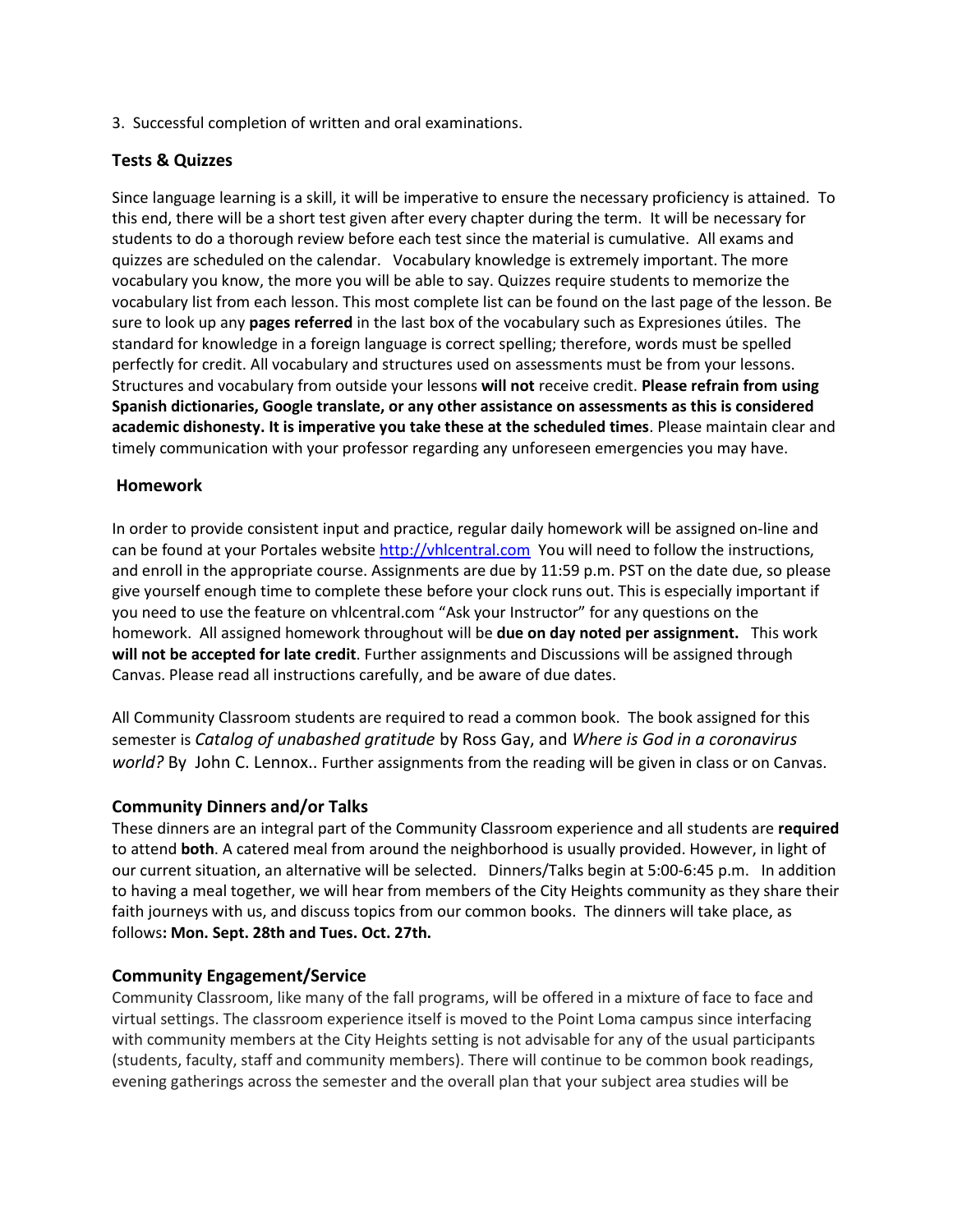enhanced by embedding the learning within the particular milieus of the intercultural setting of City Heights.

### **Talkabroad**

In addition, each student will be required to conduct one 30 minute conversation through [Talkabroad.com.](about:blank) There is a \$15 charge for a 30 minute conversation. This is part of your course materials. This conversation must be scheduled 36 hours in advance. Please schedule your conversation on time for the due date.

### **COURSE CREDIT HOUR INFORMATION**

In the interest of providing sufficient time to accomplish the stated Course Learning Outcomes, this class meets the PLNU credit hour policy for a 4 unit class delivered over 15 weeks. It is anticipated that students will spend a minimum of 10 participation hours per credit hour on their coursework. For this course, students will spend an estimated 150 total hours meeting the course learning outcomes. The time estimations are provided in the Canvas modules.

#### **ASSESSMENT AND GRADING**

|                                                     |                         | $1860 = A$                 | $1440 = C$                 |
|-----------------------------------------------------|-------------------------|----------------------------|----------------------------|
| <b>Homework</b>                                     | 200                     | $1800 = A -$               | $1400 = C -$               |
| <b>Quizzes</b>                                      | 200 (1 of 8<br>dropped) | $1760 = B +$<br>$1640 = B$ | $1360 = D +$<br>$1249 = D$ |
| <b>Community Dinners</b>                            | 100                     | $1600 = B -$               | $1200 = D -$               |
| <b>Canvas Discussions and partner</b><br>activities | 300                     | $1560 = C +$               | 1199 & Below               |
| <b>Talk-Abroad</b>                                  | 100                     | $=$ F                      |                            |
| <b>Exams</b>                                        | 800                     |                            |                            |
| <b>Final</b>                                        | 200                     |                            |                            |
| <b>Total 2000</b>                                   |                         |                            |                            |

#### **FINAL EXAMINATION POLICY**

Successful completion of this class requires taking the final examination **on its scheduled day**. The final examination schedule is posted on th[e Class Schedules](http://www.pointloma.edu/experience/academics/class-schedules) site. No requests for early examinations or alternative days will be approved.

#### **PLNU COPYRIGHT POLICY**

Point Loma Nazarene University, as a non-profit educational institution, is entitled by law to use materials protected by the US Copyright Act for classroom education. Any use of those materials outside the class may violate the law.

#### **PLNU ACADEMIC HONESTY POLICY**

Students should demonstrate academic honesty by doing original work and by giving appropriate credit to the ideas of others. Academic dishonesty is the act of presenting information, ideas, and/or concepts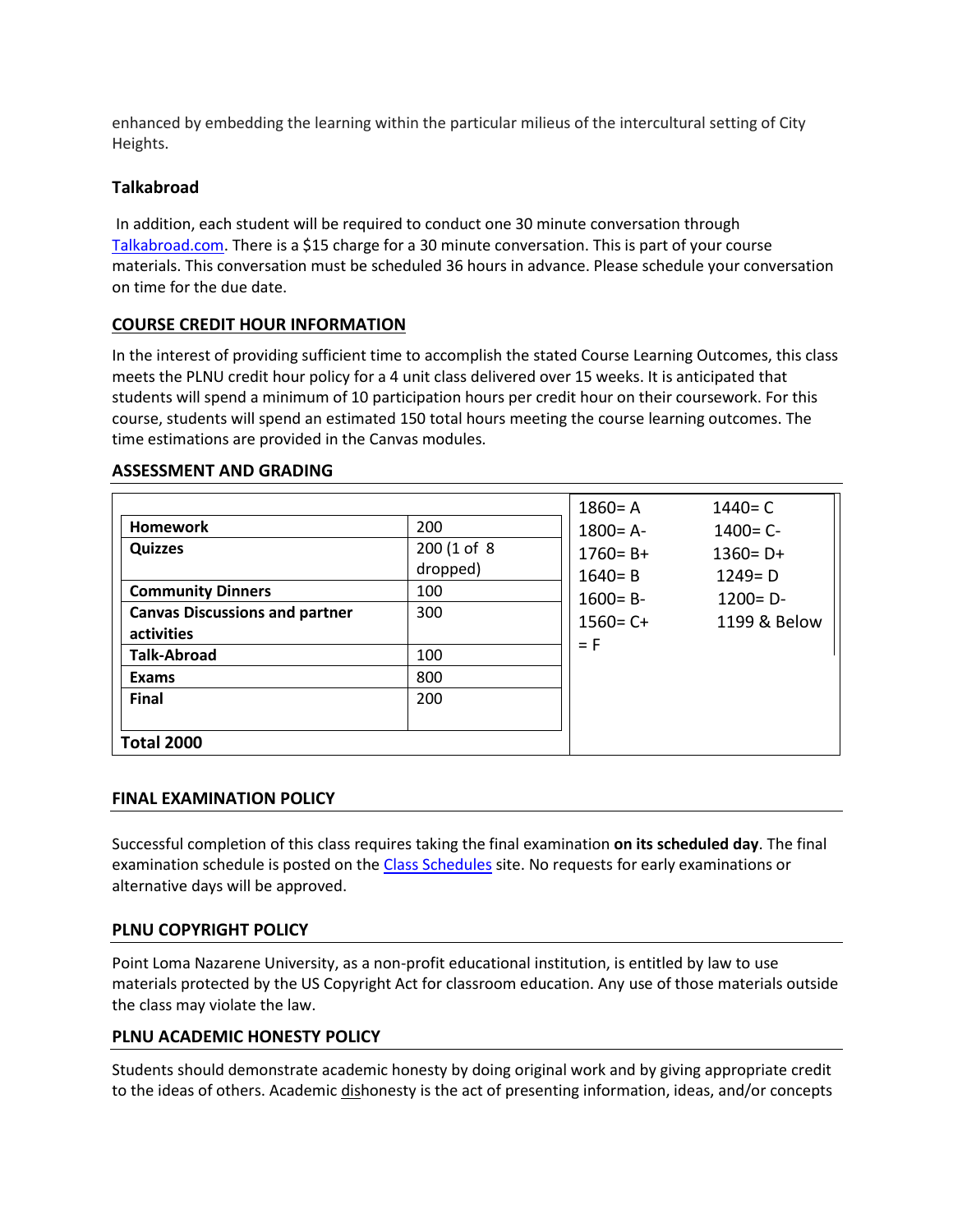as one's own when in reality they are the results of another person's creativity and effort. A faculty member who believes a situation involving academic dishonesty has been detected may assign a failing grade for that assignment or examination, or, depending on the seriousness of the offense, for the course. Faculty should follow and students may appeal using the procedure in the university Catalog. Se[e Academic Policies](http://catalog.pointloma.edu/content.php?catoid=18&navoid=1278) for definitions of kinds of academic dishonesty and for further policy information.

#### **PLNU ACADEMIC ACCOMMODATIONS POLICY**

While all students are expected to meet the minimum standards for completion of this course as established by the instructor, students with disabilities may require academic adjustments, modifications or auxiliary aids/services. At Point Loma Nazarene University (PLNU), these students are requested to register with the Disability Resource Center (DRC), located in the Bond Academic Center. [\(DRC@pointloma.edu](mailto:DRC@pointloma.edu) or 619-849-2486). The DRC's policies and procedures for assisting such students in the development of an appropriate academic adjustment plan (AP) allows PLNU to comply with Section 504 of the Rehabilitation Act and the Americans with Disabilities Act. Section 504 (a) prohibits discrimination against students with special needs and guarantees all qualified students equal access to and benefits of PLNU programs and activities. After the student files the required documentation, the DRC, in conjunction with the student, will develop an AP to meet that student's specific learning needs. The DRC will thereafter email the student's AP to all faculty who teach courses in which the student is enrolled each semester. The AP must be implemented in all such courses. If students do not wish to avail themselves of some or all of the elements of their AP in a particular course, it is the responsibility of those students to notify their professor in that course. PLNU highly recommends that DRC students speak with their professors during the first two weeks of each semester about the applicability of their AP in that particular course and/or if they do not desire to take advantage of some or all of the elements of their AP in that course.

### **PLNU ATTENDANCE AND PARTICIPATION POLICY**

Regular and punctual attendance at all **synchronous** class sessions is considered essential to optimum academic achievement. If the student is absent for more than 10 percent of class sessions (virtual or face-to-face), the faculty member will issue a written warning of de-enrollment. If the absences exceed 20 percent, the student may be de-enrolled without notice until the university drop date or, after that date, receive the appropriate grade for their work and participation. In some courses, a portion of the credit hour content will be delivered **asynchronously** and attendance will be determined by submitting the assignments by the posted due dates. See [Academic Policies](https://catalog.pointloma.edu/content.php?catoid=46&navoid=2650#Class_Attendance) in the Undergraduate Academic Catalog. If absences exceed these limits but are due to university excused health issues, an exception will be granted.

### **Asynchronous Attendance/Participation Definition**

A day of attendance in asynchronous content is determined as contributing a substantive note, assignment, discussion, or submission by the posted due date. Failure to meet these standards will result in an absence for that day. Instructors will determine how many asynchronous attendance days are required each week.

### **SPIRITUAL CARE**

Please be aware PLNU strives to be a place where you grow as whole persons. To this end, we provide resources for our students to encounter God and grow in their Christian faith.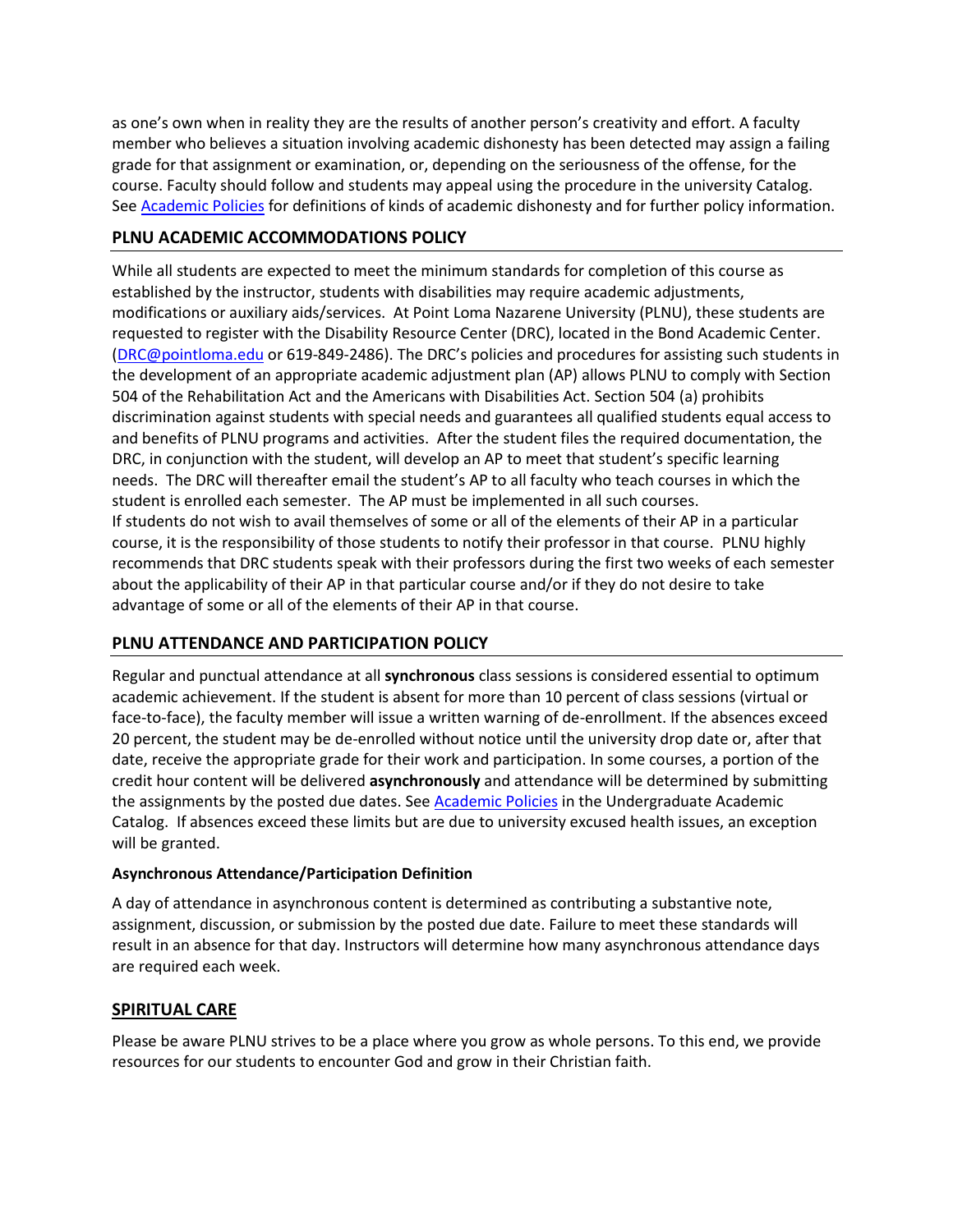If students have questions, a desire to meet with the chaplain or have prayer requests you can contact th[e Office of Spiritual Development](https://www.pointloma.edu/offices/spiritual-development)

#### **USE OF TECHNOLOGY**

In order to be successful in the online environment, you'll need to meet the minimum technology and system requirements; please refer to the *[Technology and System Requirements](https://help.pointloma.edu/TDClient/1808/Portal/KB/ArticleDet?ID=108349)* information. Additionally, students are required to have headphone speakers compatible with their computer available to use. If a student is in need of technological resources please contact [student-tech](mailto:student-tech-request@pointloma.edu)[request@pointloma.edu.](mailto:student-tech-request@pointloma.edu)

Problems with technology do not relieve you of the responsibility of participating, turning in your assignments, or completing your class work.

#### **COURSE SCHEDULE AND ASSIGNMENTS**

| Fall 2020 Calendario                    |  |  |  |  |
|-----------------------------------------|--|--|--|--|
|                                         |  |  |  |  |
| Capítulo 1                              |  |  |  |  |
| Capítulo 1                              |  |  |  |  |
| Cap. 1, Prueba de vocabulario           |  |  |  |  |
| Examen Cap. 1                           |  |  |  |  |
| Cap. 2                                  |  |  |  |  |
| septiembre                              |  |  |  |  |
| Cap. 2, Prueba de vocabulario           |  |  |  |  |
| Examen Cap. 2                           |  |  |  |  |
| Cap. 3                                  |  |  |  |  |
| Cap. 3 Prueba de vocabulario            |  |  |  |  |
| Examen Cap. 3                           |  |  |  |  |
| Cap. 4                                  |  |  |  |  |
| Cap. 4 Prueba de vocabulario            |  |  |  |  |
| <b>Examen Cap. 4 (Community Dinner)</b> |  |  |  |  |
| octubre                                 |  |  |  |  |
| Cap. 5                                  |  |  |  |  |
|                                         |  |  |  |  |